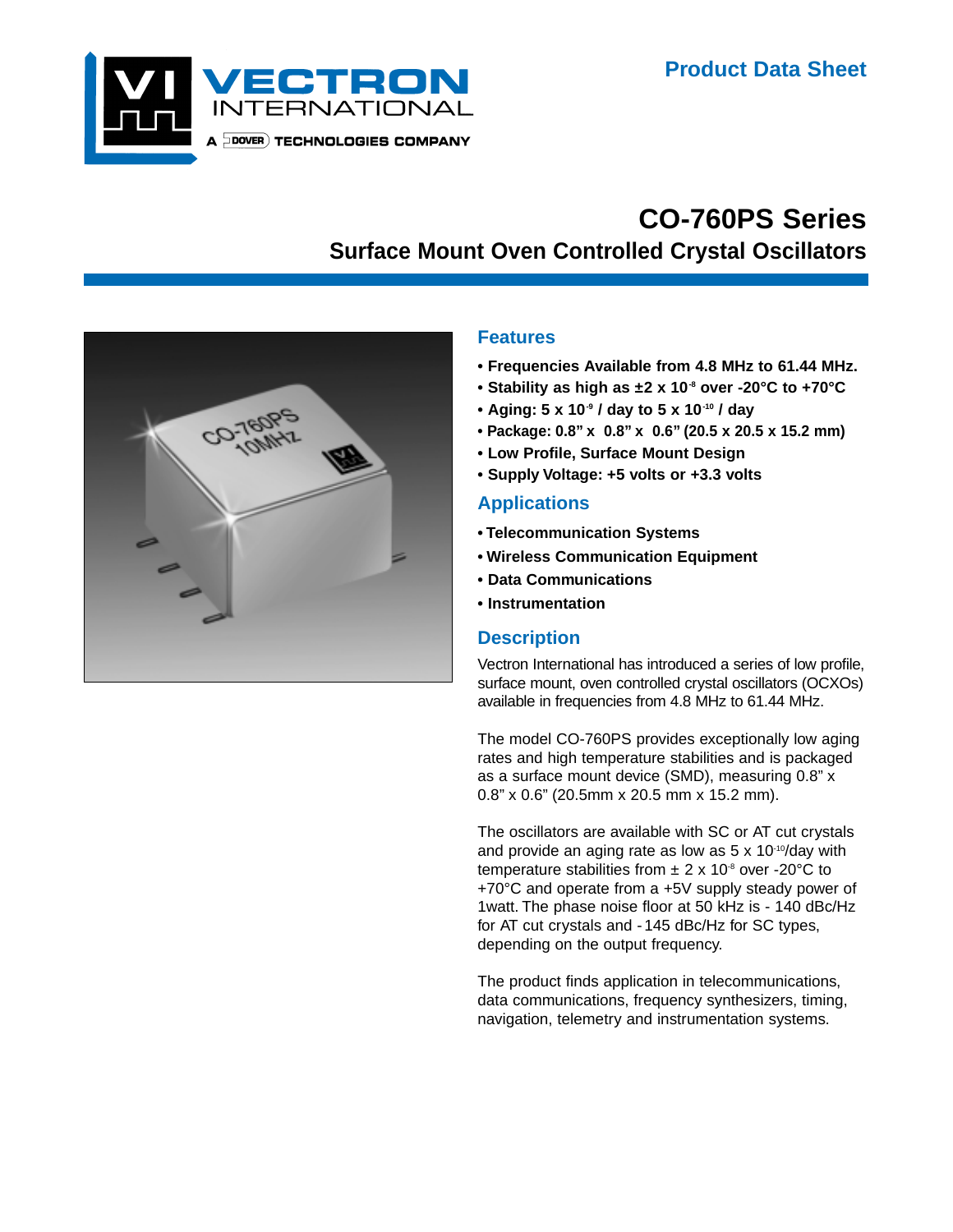# **CO-760PS Series Surface Mount Oven Controlled Crystal Oscillators**

# **Performance Characteristics**

| <b>Parameter</b>                    | <b>Characteristic</b>                                               |                                                                  |
|-------------------------------------|---------------------------------------------------------------------|------------------------------------------------------------------|
|                                     | <b>CO-764/766/767PS Series</b>                                      | <b>CO-767/768PS Series</b>                                       |
|                                     | (AT cut crystal)                                                    | (SC cut crystal)                                                 |
| Frequency:                          | 4.8 MHz to 61.44 MHz with                                           |                                                                  |
|                                     | 5, 10, 13, 16.384, 20, 20.48, 26, 38.88, 52 and 61.44 MHz standard  |                                                                  |
| Temperature stability:              |                                                                     |                                                                  |
| Temperature Range B: 0°C to +50°C   | B38: $\pm 3 \times 10^{-8}$                                         | B18: ±1 x 10 <sup>-8</sup>                                       |
| Temperature Range D: -20°C to +70°C | D58: ±5 x 10-8                                                      | D28: ±2 x 10-8                                                   |
| Temperature Range J: -10°C to +75°C | $J17: \pm 1 \times 10^{-7}$                                         | $J58: \pm 5 \times 10^{-8}$                                      |
| Aging:                              | CO-764PS: 5 x 10 <sup>-9</sup> /day (5 x 10 <sup>-7</sup> /year)    | CO-767PS: 1 x 10 <sup>-9</sup> /day (1 x 10 <sup>-7</sup> /year) |
|                                     | CO-766PS 3 x 10 <sup>-9</sup> /day (3 x 10 <sup>-7</sup> /year)     | CO-768PS: 5 x 10-10/day (5 x 10-8/year)                          |
|                                     | CO-767PS 1 x 10 <sup>-9</sup> /day (1 x 10 <sup>-7</sup> /year)     | optional for some frequencies                                    |
| Warm-up:                            | to within 1 $\times$ 10 <sup>-7</sup> of final frequency            | to within $1 \times 10^{3}$ of final                             |
| (after 24 hours off)                | in 5 minutes @ 25°C                                                 | frequency in 5 minutes @ 25°C                                    |
| Frequency vs. Supply (±5%):         | $5 \times 10^9$ per percent                                         | $2 \times 10^9$ per percent                                      |
| Short Term (Allan Variance):        | $1 \times 10^{-10}$ /second                                         | 5 x 10-11 /second                                                |
| Output level:                       | HCMOS/TTL Standard, $>0.5$ Vrms/50 $\Omega$ (+7 dBm) optional       |                                                                  |
|                                     | (LVCMOS output with +3.3 volt power supply)                         |                                                                  |
| Harmonics (sinewave):               | $-25$ dBc                                                           |                                                                  |
| Power supply:                       | +5 Vdc ±5%; 2.5W peak @ -20°C; 1.0W stabilized at 25°C              |                                                                  |
|                                     | $(+3.3 \text{ VdC } \pm 5\%, \text{ optional})$                     |                                                                  |
| Frequency adjustment:               | $±5$ x 10 <sup><math>\circ</math></sup> typical for 0 to 4V control | $\pm 2 \times 10^{6}$ typical for 0 to 4V control                |
| Phase Noise:                        | -100 dBc/Hz @ 10 Hz offset                                          | -110 dBc/Hz @ 10 Hz offset                                       |
| (typical)                           | -140 dBc/Hz @ 50 kHz offset                                         | -145 dBc/Hz @ 50 kHz offset                                      |
| Size:                               | 0.8" x 0.8" x 0.6" max. (20.5 x 20.5 x 15.2mm)                      |                                                                  |
| Base:                               | FR4 material with Gull wing leads                                   |                                                                  |
| Reflow:                             | 240 (+5, -0)°C for 10 to 40 seconds                                 |                                                                  |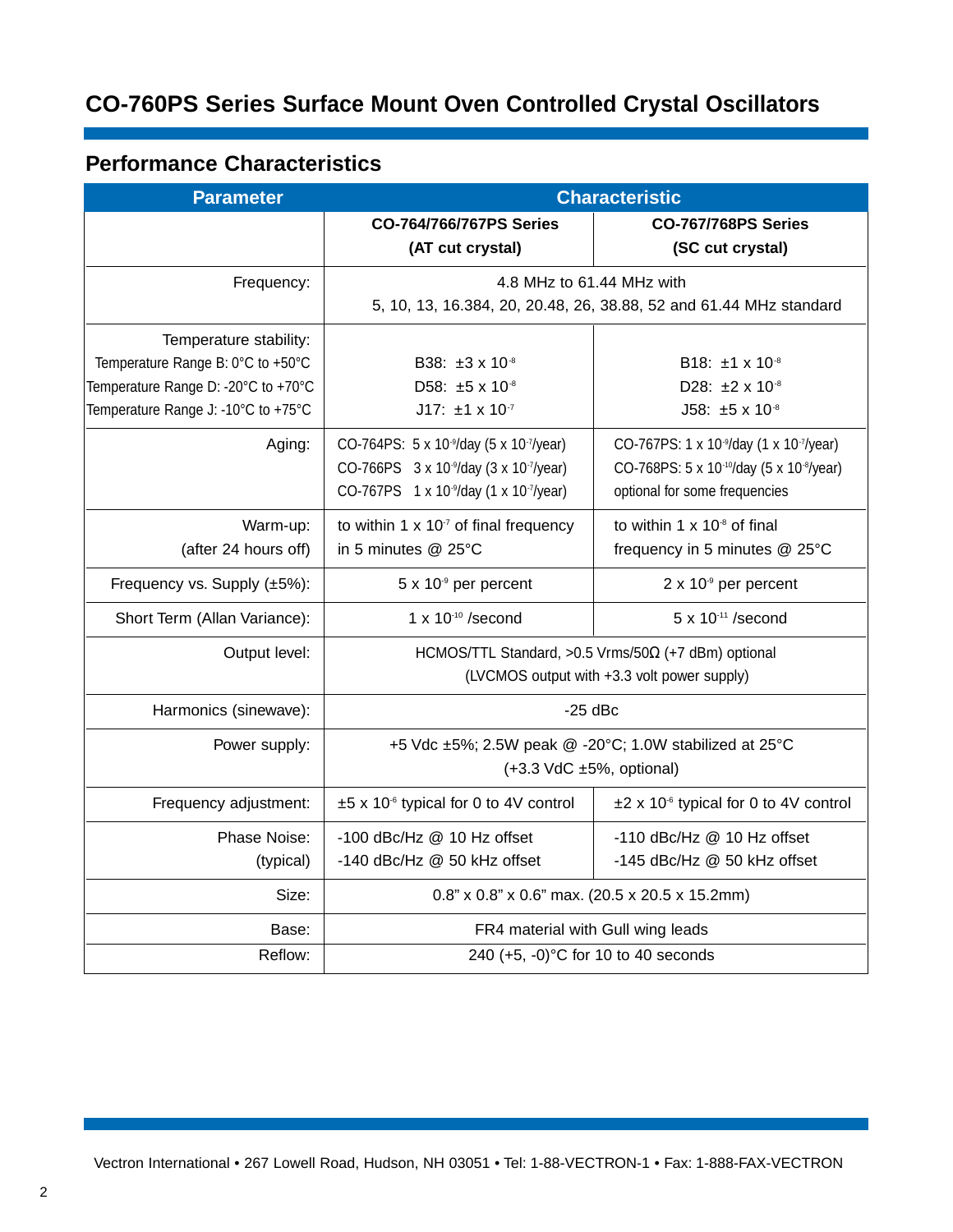## **CO-760PS Series Surface Mount Oven Controlled Crystal Oscillators**

#### **Outline Drawing**



### **Recommended Soldering Profile**